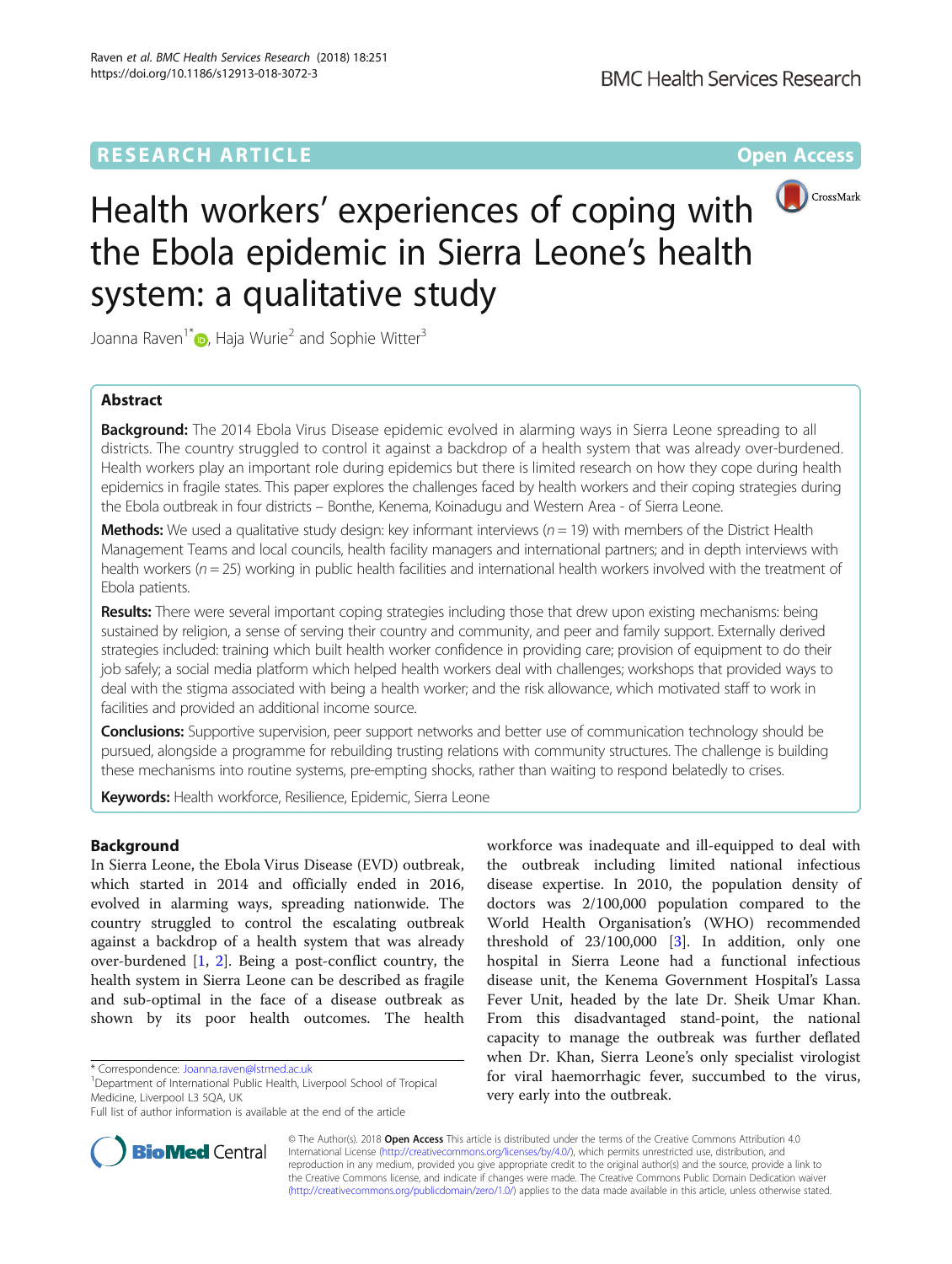The outbreak quickly led to considerable morbidity and mortality, exacerbated by the weak health system with inadequate numbers of health personnel, surveillance systems, diagnostic facilities, isolation wards and protective equipment. A reported total of 3956 people died in Sierra Leone during the outbreak [[4](#page-8-0)], but this does not include deaths which were not reported by family members due to fear and other socio-cultural factors, for example, burying their loved ones according to religious practices, which was prohibited at that time. Health workers were 21–32 times more likely to be infected with Ebola than the general adult population [[5](#page-8-0)]. An unprecedented number of health workers were infected, with an estimated 221 deaths [[4](#page-8-0)], which is an estimated 21% of the overall health work force in Sierra Leone [\[6\]](#page-8-0).

Health workers are at the centre of health systems. In Sierra Leone, efforts made in the post-conflict period to strengthen human resources for health (HRH) suffered a major knock by the EVD outbreak [\[7](#page-8-0)]. Recent papers have highlighted that a weak health system cannot be resilient and cope with crises such as an EVD outbreak, and called for 'national governments, assisted by external partners, to develop and implement strategies to make their health systems stronger and more resilient' [\[2](#page-8-0), [8,](#page-8-0) [9](#page-8-0)].

Research from high income settings identifies factors that influence health worker behaviour during epidemics: fear of contagion, concern for family health, interpersonal isolation, quarantine, trust in and support from their organisation, information about risks and what is expected of them, and stigma [[10](#page-8-0)–[13](#page-8-0)]. Risk mitigating strategies included organisational implementation of infection prevention control (IPC) measures, avoidance of patients, and complying with personal protective equipment (PPE) [[10](#page-8-0)]. They called for more research into factors that influence healthcare workers' decisions to provide care at the frontline.

However, there is limited research on how health workers experience and cope during health epidemics in fragile states. Previous studies highlight how individuals who survive Ebola (whether patients or health workers) often face stigmatization by family, co-workers and communities, depression and difficulties in reintegration into society [[14](#page-8-0)–[16\]](#page-8-0). Commitment to their profession was identified as the underlying motivation to continue to work despite lack of PPE and other resources necessary to provide care safely [\[14\]](#page-8-0). A recent study in Sierra Leone examined how health workers in peripheral health care facilities in two districts in Sierra Leone experienced the changes in their professional and personal lives during the EVD outbreak [[17](#page-8-0)]. Key findings included a weakened sense of trust within and across health facilities, providers, communities and households, and feelings of stigmatization, isolation and sadness amongst health workers. Enhanced psychosocial support for not only providers working in designated Ebola treatment and care facilities but also those

working in facilities that are not specifically for Ebola management is needed.

Our earlier research in Sierra Leone, under the REBUILD programme (this DfID funded programme is a research consortium working in four post conflict countries generating evidence to rebuilding health systems post conflict and post crisis, and contributing towards health systems strengthening), investigated the post-crisis dynamics for human resources for health and ultimately how to reach and maintain incentives to support access to affordable, appropriate and equitable health services [[18](#page-8-0)]. In particular, it explored health worker experiences of working during and post conflict, identified factors that motivated or demotivated them to provide services, and their coping strategies through a combination of qualitative and quantitative methods. The research highlighted that developing the capacity of health workers and developing a motivated health workforce is an ongoing issue. We build on this by exploring health workers experiences during another type of crisis – the EVD outbreak.

In this study we explore the challenges faced by healthcare staff working in government facilities, which took on the brunt of managing the EVD outbreak, and their coping strategies in four districts of Sierra Leone: Western Area, Kenema, Bonthe and Koinadugu. Understanding how the health system responded to the outbreak, from a health workers' perspective, is important in rebuilding the health sector in the post-Ebola phase, and building resilience to such shocks in the future.

# **Methods**

This study was conducted between March and May 2015. It used qualitative research methods - in depth interviews (IDI) with health workers and key informant interviews (KII) – to explore their experiences before and during the EVD outbreak, that is from 2013 to March 2015. Qualitative interviews facilitate generation of in-depth and contextual information about an individual's experience, beliefs and perceptions as well as exploration of reasons behind their answers through probing questions [[19](#page-8-0), [20\]](#page-8-0).

The study was conducted in four districts in Sierra Leone. The selected study districts were the same as those selected for the ReBUILD health worker incentive project, as they represent different regions of Sierra Leone with different timing and extent of outbreak, relationships with district and facility managers made it easier to conduct the study, and it allowed us to build on existing findings. The districts were:

1. Western Area (Urban/Rural) District – high numbers of EVD patients and epicenter during the outbreak (between 501 and 4000 confirmed cases), large urban and rural populations and referral hospitals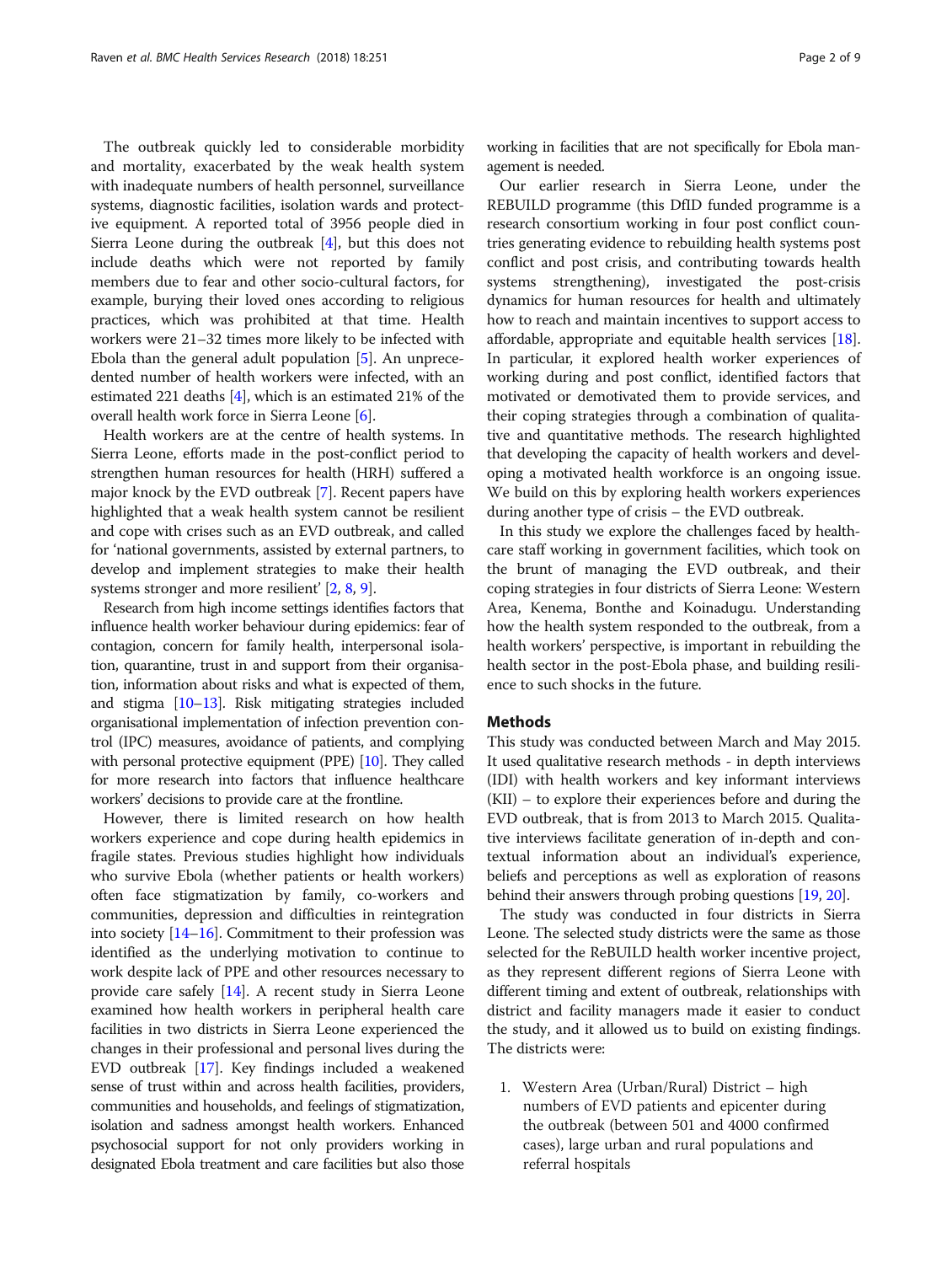- 2. Kenema District (Eastern Region) high numbers of EVD patients and epicenter during the outbreak (between 501 and 4000 confirmed cases), large urban and rural populations and referral hospital
- 3. Bonthe District (Southern Region) low numbers of EVD patients (between 1 and 5 confirmed cases), hard to reach area as riverine
- 4. Koinadugu District (Northern Region) hit by Ebola in the later stages of the epidemic (between 101 and 501 confirmed cases), no treatment centre, hard to reach as mountainous and 300 km from Freetown

# In depth interviews with health workers

We conducted IDIs with frontline government health workers who provided clinical services, to explore their perceptions and experiences of the EVD outbreak in Sierra Leone and the impact of the outbreak on them, and to identify any coping mechanisms that they used. Four groups of health workers were selected:

- 1. Health workers who were interviewed for the ReBUILD health worker incentive study  $[13]$ we followed up as many as possible of the 23 participants included in the health worker incentive study. Even when not available for interview, we tried to document their current status, where possible.
- 2. National health workers working in Ebola treatment or isolation centres: we selected 2 health workers working in each centre in the most hit study districts, Western Area and Kenema.
- 3. National health workers working in other health facilities: we selected 2 health workers working in a district hospital and community health centre in each study district. This group allowed us to understand the wider effects of EVD, beyond the specific treatment centres.
- 4. International health workers working in Ebola treatment or isolation centres: we selected international health workers working in these centres in the most hit study districts, Western Area and Kenema. These interviews captured the perceptions of outsiders with operational insights on the current functioning of service delivery in the districts. As health workers who have not worked in the Sierra Leone health system, they provided a unique and important perspective on how health workers coped with responding to the outbreak, and ways to rebuild the health system post- Ebola.

# Key informant interviews

The key informants (KI) were purposefully selected based on them being a member of the District Health Management Team (DHMT) or local councils, health facility managers and international partners working in the study districts. The members of the DHMT and local councils do not have clinical roles but are involved in organising and managing the health care services including health workers. The health facility managers and the international partners play both a clinical and managerial role. They had a detailed knowledge of the health system response to the outbreak and could provide perceptions and experiences of the response.

#### Data collection and analysis

The interviews, were conducted in English, in a private room in the health facility, office or in their home where the participant felt most comfortable. Separate topic guides were used for the in-depth interviews with health workers and key informant interviews. The topic guides for the in-depth interviews covered health workers' perceptions and experiences of working during the ongoing Ebola outbreak, any constraints that they faced, challenges in the health systems, their coping mechanisms, and options to increase the resilience of workers and the health system in the future. The topic guides for the key informants included the following areas: perceptions and experiences of the Ebola outbreak; its impact on health workers; constraints, challenges and opportunities in relation to leadership and governance, health workforce and service delivery during the Ebola outbreak; and options to increase the resilience of workers and the health system in the post Ebola phase.

The interviews were digitally recorded after gaining permission from the participants. The recordings of the interviews were transcribed verbatim and analysed using the framework approach which facilitates rigorous and transparent analysis [\[21\]](#page-8-0). The coding framework was developed using themes emerging from the data, the topic guides and study objectives. The authors applied the coding framework to the transcripts, charts were developed for each theme, and these charts were used to describe the themes. NVIVO 10 was used to support the analysis.

#### Ethics

Ethical approval was obtained from the Sierra Leone Scientific and Ethics Committee and the Liverpool School of Tropical Medicine Research Ethics Committee. Rigorous informed consent process was followed: all participants were given verbal and detailed written information about the nature and purpose of the research before taking part; participants were made aware of their right to decline to answer questions, and were assured that measures are in place to anonymise responses. All participants gave written consent. All data were anonymised.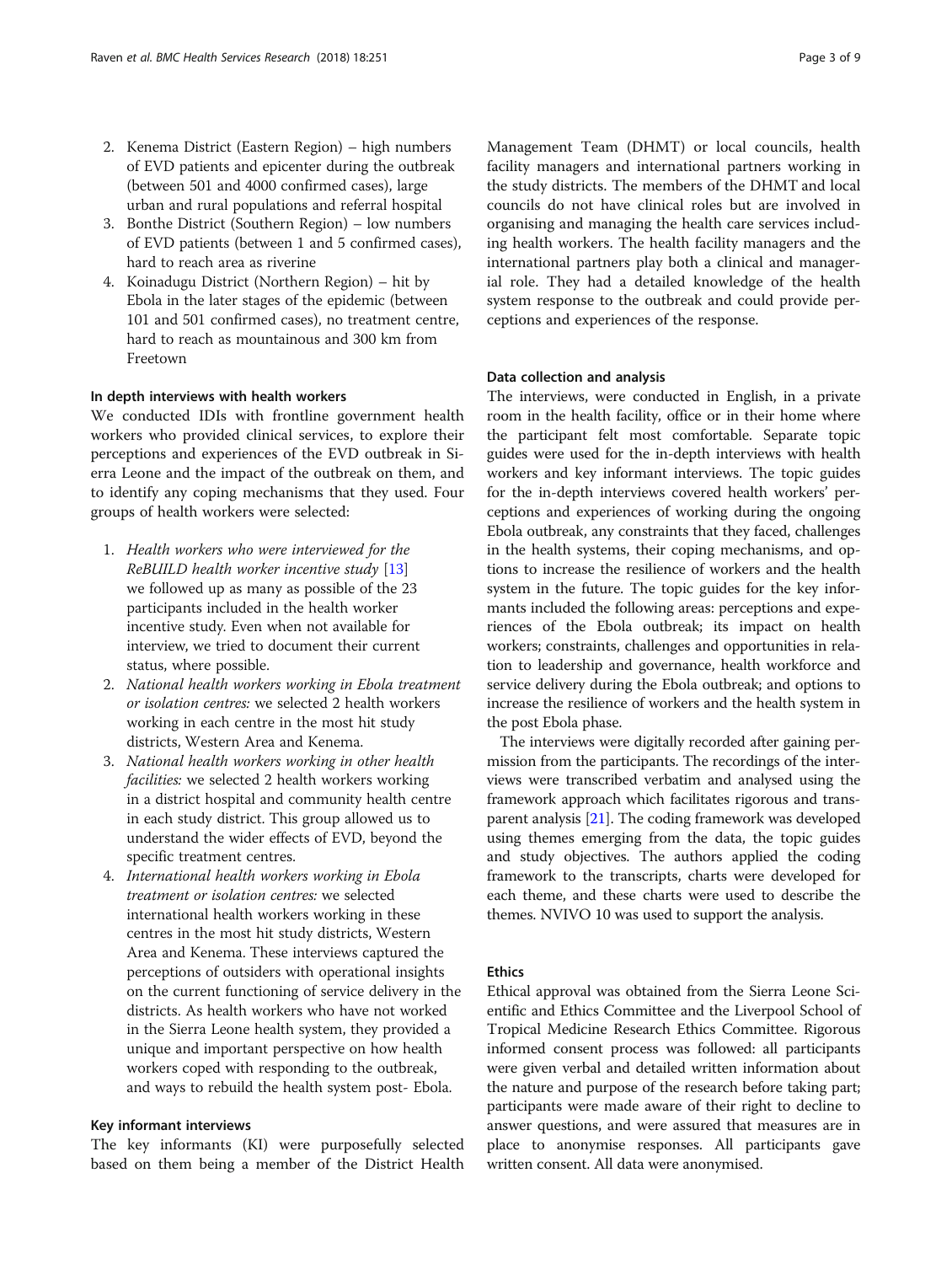# Results

# Details of participants

A total of 25 health workers were interviewed, comprising of 10 male and 15 female health workers (2 in Bonthe, 7 in Kenema, 6 in Koinadugu, and 10 in Western Region). Table 1 provides details of the participants. Of the 23 health workers included in the ReBUILD health worker incentive study, only 8 were available to participate in this study, due to a number of reasons. These reasons included: death, one from EVD; unwilling to participate in the study; health worker now working in a different health facility that is not in the chosen four study districts; and health workers away from their work stations at the time of the study. Only 2 health workers were interviewed in Bonthe district as there were no Ebola treatment centres or isolation centres in this district, due to the low number of EVD cases reported in this district. In addition, we were unfortunately unable to follow up the health workers who were in the ReBUILD health worker incentive study, as they were engaged at the last minute in EVD related training in another district. A total of 19 KIIs were conducted, of whom 13 were male and 6 were female (Table 1).

Four key areas emerged from the data: the preparedness of the health system to manage the EVD outbreak; the impact of the outbreak on health care staff; the coping strategies of staff; and ebola response interventions. Although we looked for variations between districts, gender, type of health worker and KIs, there were no strong thematic differences.

#### Table 1 Study participants in the 4 study districts

TOTAL

|                              | Health workers included in the study (by cadre and sex) |                                                           |                                                 |                                                                |                 | Total Key informant interviews (by sex) |                  |                               |                          | Total | Tota<br>per<br>distri |
|------------------------------|---------------------------------------------------------|-----------------------------------------------------------|-------------------------------------------------|----------------------------------------------------------------|-----------------|-----------------------------------------|------------------|-------------------------------|--------------------------|-------|-----------------------|
|                              | From the HW<br>incentive<br>study                       | National HWs<br>from treatment<br>or isolation<br>centres | National HWs<br>from other<br>health facilities | International HWs<br>from in treatment<br>or isolation centres |                 | <b>DHMT</b>                             | Local<br>council | Health<br>facility<br>manager | International<br>partner |       |                       |
| Bonthe <sup>1</sup>          | $\Omega$                                                | $\Omega$                                                  | 2 (Nurse F:<br>CHO M)                           | $\mathbf{0}$                                                   | $\overline{2}$  | $1 \, (M)$                              | $1 \, (M)$       | 2(M)                          | 1(F)                     | 5     | -7                    |
| Kenema <sup>2</sup>          | 1 (Doctor M)                                            | 2 (Nurse M;<br>Nurse aid F)                               | 2 (MCH aid F;<br>Lab technician F)              | 2 (Doctor M;<br>Midwife F)                                     | 7               | $1 \, (M)$                              | $\overline{0}$   | 2(1 M; 1F)                    | 1 (M)                    | 4     | 11                    |
| Koinadugu <sup>3</sup>       | 3 (CHO M;<br>2xNurse F)                                 |                                                           | 3 (SECHN F; MCH 0<br>Aid F; CHA M)              |                                                                | 6               | $1 \, (M)$                              | 1(F)             | 2(M)                          | $1 \, (M)$               | 5     |                       |
| Western<br>Area <sup>4</sup> | 4 {3× Nurse<br>(2F; 1 M)<br>Midwife F}                  | 3 (Nurse F;<br>2x Doctor, M)                              | 2 (Midwife F;<br>MCH aid F)                     | 1 (Doctor M)                                                   | 10 <sup>°</sup> | 1(F)                                    | $1 \, (M)$       | 2(1 M; 1F)                    | 1 (F)                    | 5     | 15                    |
| <b>GRAND</b>                 |                                                         |                                                           |                                                 |                                                                | 25              |                                         |                  |                               |                          | 19    | 44                    |

Key: 1 = Low numbers of EVD patients; hard to reach district; 2 = High numbers of EVD patients; epicentre during outbreak; 3 = Hit by EVD in later stages of outbreak; hard to reach district; 4 = High numbers of EVD patients; epicentre during outbreak

CHO Community Health officer, MCH Aid maternal and child health aid, SECHN State enrolled community health hurse, CHA Community Health Assistant, M male, F female

per district

# Preparedness of the health system to manage EVD outbreak

Specific challenges related to readiness of the system to manage the EVD outbreak were reported. There was a lack of a triage system, isolation and treatment beds, IPC training, and PPEs. At the start of the EVD outbreak there was poor practice in terms of IPC, such as limited handwashing and wearing gloves.

Respondents talked of fighting a battle without equipment due to limited numbers of laboratories, instruments and supplies. They lacked enough gloves for basic protection: one health worker explained that he was allocated 2 pairs of gloves per week, which she perceived as being inadequate for the work she was doing. There were insufficient instruments or materials such as Caesarean Section kits or suction catheters, resulting in inappropriate reuse or inadequate sterilisation, putting both patients and staff at risk of contracting Ebola, and other diseases.

You need to have the necessary equipment to fight. What has been the problem is that even when there is this readiness of facing this battle we have not been given the proper equipment to fight. (KI, Bonthe)

A lack of knowledge and misconceptions about Ebola amongst health workers also contributed to fear of the disease and uncertainty on how to protect themselves from infection as well as care for patients. This slowly improved over time, as health workers learned more about Ebola and how to protect themselves.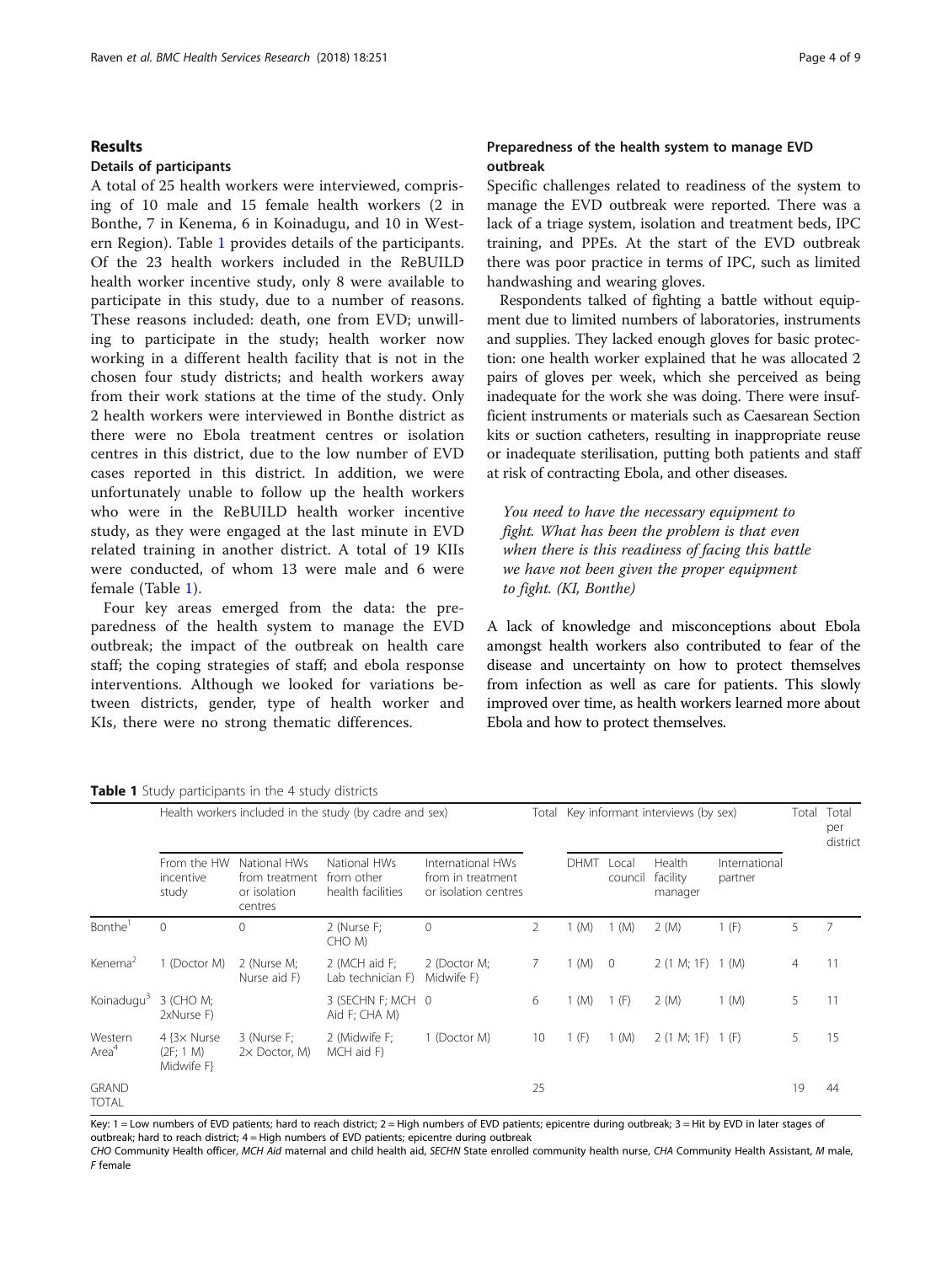Lack of knowledge was what was prompting the fear and that continued because of all sorts of messages. Everybody was coming with their own ideas - it was not curable, this is what will happen, you should not do it that way… but when we started learning about the Ebola it became better. (HW, Western Area)

# Impact of the outbreak on health workers

Respondents reported several negative effects on health workers.

# Breakdown of trust

A breakdown of trust was reported between neighbours /communities and health workers. Many community members believed that Ebola was spread by health workers through contact, exchanging blood or injections, and were frightened of health workers dressed in protective gear. For many health workers, this resulted in a sense of isolation and in some cases being ostracised for example, not being allowed to use the village well for their water, being asked to leave their rented accommodation, and not being allowed to use taxis.

In addition, many health workers reported that they were also afraid of patients. This was particularly the case at the start of the outbreak, when health workers were ill equipped in terms of knowledge and supplies to protect themselves from infection. A few health workers also reported that patients did not always answer truthfully about their symptoms during assessment, and this exacerbated their lack of trust in the community.

It really affected my profession … I cannot wear my uniform to work. On paper you have to start asking questions - have you been down with a fever, has somebody died close to you. Some people became very suspicious of us and so they did not want us. So that affected me a lot. I love my patients to have confidence in me, that one was broken. (HW, Western Area)

… colleagues in the general ward they were really intimidating us. If I walked through this corridor, they will just move and just give a space for me to pass. (HW, Kenema)

# Isolation from families

Ebola affected how health workers interacted with their families. Health workers kept away from their families until they had changed their clothing and washed thoroughly. They were reluctant to have close contact and play with their children. Others spoke of not visiting home for long periods.

Families of health workers were very worried about their relatives going to work in the facilities, either Ebola treatment and holding centres or "normal" health facilities. They were worried that the health workers would contract Ebola and either die or transmit it to other relatives.

I left home on August 7th 2014 and since then I've not been back because I didn't want to work with patients and go home and if I should fall sick, if its Ebola then my family will have to be in quarantine for 21 days, which would mean my sisters would not go to work, my brothers would not go to work, my mother would not go to work. (HW, Western Area)

Some health workers reported that they were pressurised by their family to discontinue working but they continued to do their job as they felt that it was their duty. Some respondents reported that other health workers did give up work and stayed at home.

My family, my friends they told me don't go to the centre stay […]This is Ebola time and this Ebola is so serious. Most likely the place where you are going [...] they have suspected cases there and you are going, don't go yet. Your life is more important. I said no I'm going. (HW, Koinadugu)

# Fear of being infected

Health workers reported great fear of contracting Ebola. They were worried about how well they followed infection control practices. Many reported constantly looking for Ebola symptoms.

So all the time, round the clock you have to be alert. Knowing the signs and symptoms of Ebola, when you go home, dust during the day affected your eyes and you started blinking. You sit at home, maybe this is Ebola, you begin to count 21 days. (HW, Kenema)

## Trauma from watching colleagues die

Health workers saw many colleagues, as well as relatives and community members die. They spoke of caring for colleagues as they died and only later realising that they had Ebola.

"We lost our colleague here and I was the person that stayed with that colleague for the rest of the day. When I went home they called me, they text me that she's gone, she's dead… three days or four days after, the result was out …saying she was positive, Ebola positive. I started thinking about myself … the time that I was taking care of Nurse xxx, did I dress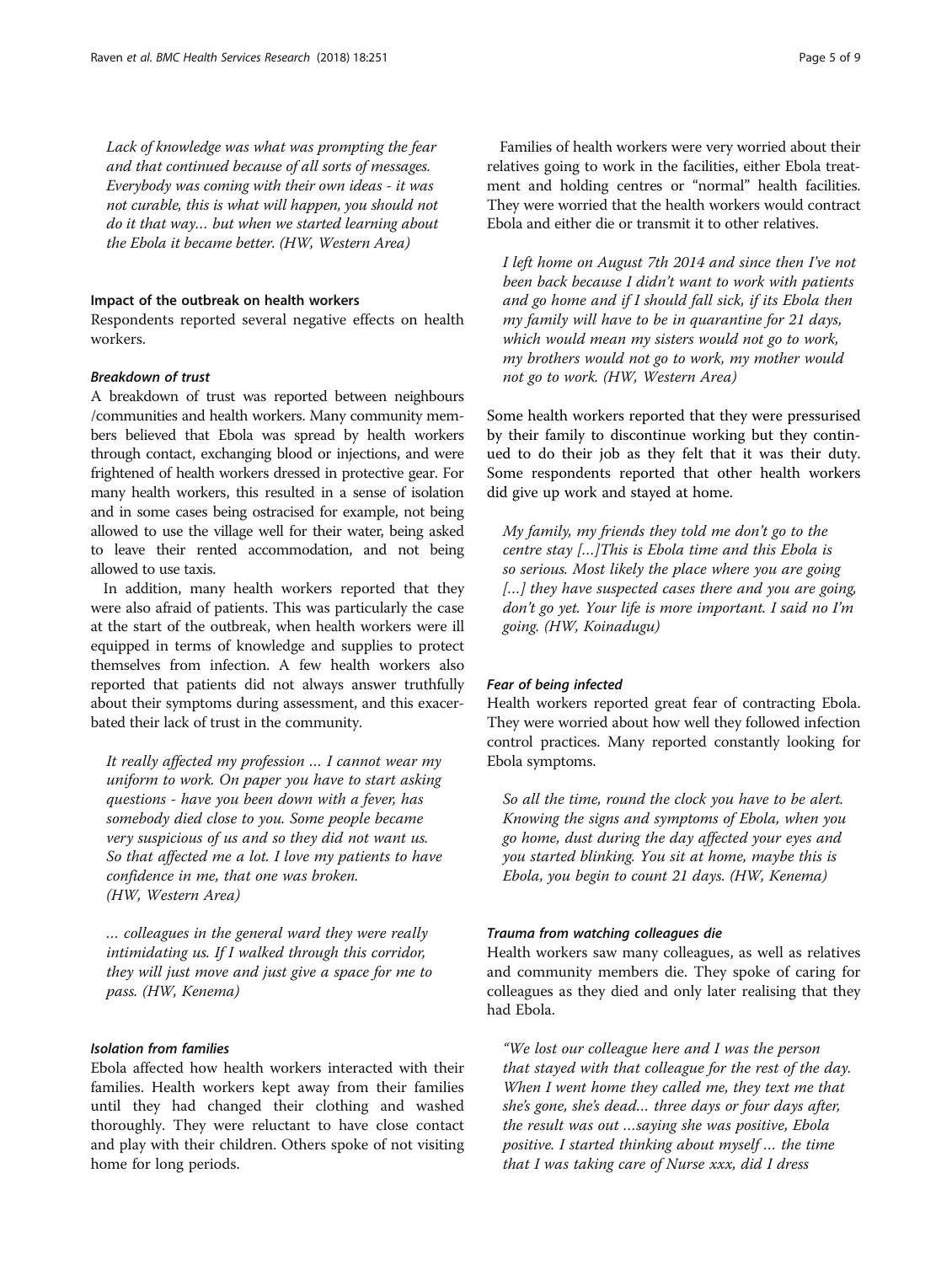properly, how did I dress. So I was confused, my mind was scattered. After 2 days I became sick, the mind was sick, everything about me was sick." (HW, Western Area)

# Economic hardship

Economic hardship due to reduced earnings was common: the no touch policy, introduced and implemented during the EVD outbreak to deter unprotected bodily contact, and the general lack of mistrust between health workers and service users meant health workers could no longer engage in a second health related incoming generating activity, a practice that is common in Sierra Leone. Delays in receiving the risk allowance also contributed to their economic hardship (see Risk allowance section for more details).

Many health workers, their basic earning power decreased as a result of Ebola. So it has this economic impact which has an attendant problem on the family livelihoods. (KI, Western Area)

#### Increased stress and workload

In the workplace, health workers often reported increased stress and workload, and a continued struggle to get the supplies they needed. Some reported distrust between staff – for example, staff from the general wards avoided staff from the treatment centres as they were frightened that they would transmit the virus to them. Managers were supportive in some cases where they talked to them regularly and encouraged them to keep working. However, in other settings, health workers reported that managers gave instructions, but rarely came to give encouragement.

# Ebola response interventions Risk allowance

Health workers were asked about how they coped financially during the outbreak. They explained that the costs of living such as food and transport had increased dramatically during the outbreak. Many health workers reported difficulty in coping with increased living costs and rationed their food and controlled their movements.

A risk allowance was provided to supplement health worker salary. The risk allowance rates ranged from 500,000 Leones (approximately \$70) per week for doctors, nurses, midwives, community health officers working in treatment centres and community care centres and all members of the burial team, to 100,000 Leones (approximately \$13) for contact tracers. The monthly salary for a Grade 7 nurse is 1,814,400 Leones (approximately \$240), and for a grade 1 level staff such as a cleaner is 480,000 Leones (approximately \$64). The risk allowance motivated some staff to work in the facilities and provided an additional income source which helped them cope to some extent with the increased cost of living. However, there were also concerns about delays and gaps in provision, as well as who received the allowance and how it was set.

If a junior like a cleaner is having 800 thousand Leones [equivalent to \$100] on a monthly basis, you the senior staff also have 800 thousand on a monthly basis that is not commensurate to your work, there should be some difference at least. (KI, Koinadugu)

#### Training and workshops

Training assisted health workers overcome fear and become more confident about providing care. Training was particularly effective when it was coupled with the supply of essential resources such as PPEs, bleach and gloves. For those working in hard to reach areas, the managers of facilities passed on any training to the rest of the team.

As the outbreak continued, health workers reported that their skills and knowledge in triage, management of Ebola, and IPC measures improved over time through training and clinical practice. Some reported that they would be better equipped to manage outbreaks in the future.

You know the positive aspect is that I have gained a lot of confidence, experience, I have a vast experience you know and I know some day if there's any outbreak like this I will be able save lives. (HW, Western Area)

Psychosocial support was also given to health workers in workshops. These workshops were conducted during the middle and later stages of the outbreak. Social workers and mental health workers helped them cope with the stigma of being a health worker during an epidemic.

We have social workers and mental health workers who conduct training, talk to us about the stigmatisation, what not to do, what to do, so really we are now calm. (KI, Bonthe)

#### Coping strategies of staff

Several coping strategies were reported by health workers during the outbreak.

# Sense of duty to serve their country and their communities

Many health workers identified the EVD outbreak as a national crisis. They reported a sense of duty to serve their country and their communities during this crisis. They felt that they should continue to provide care despite the many challenges including dangers to their own health.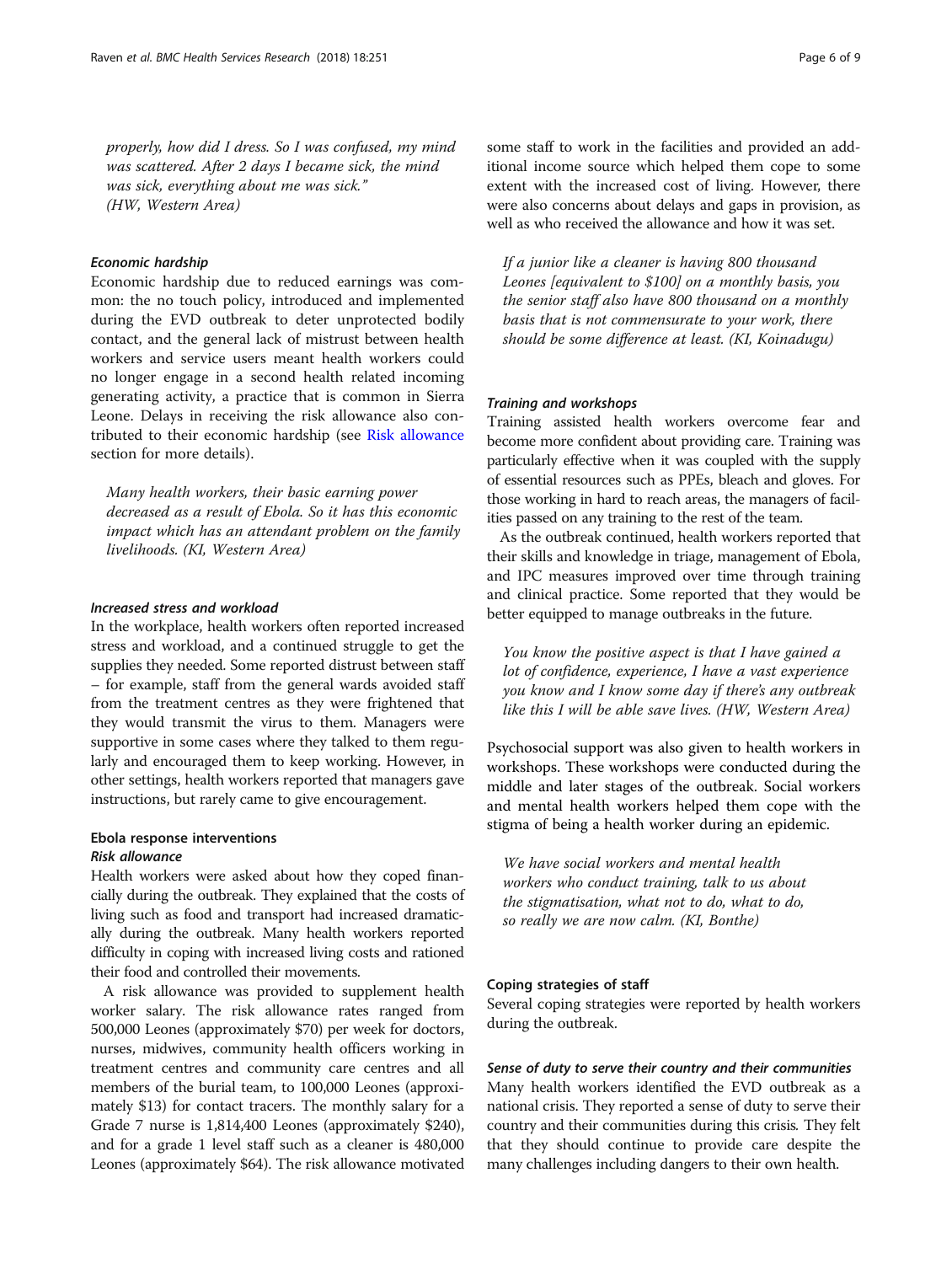We just feel that we are Sierra Leoneans and we should, if we do not go into and help our people who will do that. (HW, Bonthe)

We are working because we work in the interests of the people as it affects the community greatly. Affect me, my people, community greatly. (HW, Koinadugu).

# Peer and family support

Health workers spoke of the importance of peer support. Health workers encouraged each other, watched how they were managing patients and reminded them about IPC. They also reported receiving support from senior health workers and managers: they were hesitant in treating patients on their own but became more confident after these patients were seen by a more senior health worker.

Like in my hospital I was really impressed with my doctor and my matron. They came in at the time we needed them most. Most of the times when these patients have come around, we feel frightened to go there but if they first get there we feel that we are safe. (HW, Bonthe)

Some health workers spoke of their family support, and how their words of encouragement helped them cope with their work including loss of colleagues.

Yes our friends come, my family, my family called to support us to make sure we take care and then give us words of encouragement you know, whenever we lost our colleagues. (HW, Kenema 3)

#### Social media platform

A social media platform was set up by some frontline health workers during the outbreak to help them cope with the stresses and challenges of working during the Ebola outbreak.

We have a WhatsApp group about Ebola fighters and you should see the text messages. It's incredible like you get up in the morning at 6 and all of them, it's like 'please remember to play safe in the unit', we have to take care of each other', 'come on guys we can do it we are going to kick Ebola out of the country'. (KI, Western Area)

#### Religion

Many health workers reported that their religious belief helped them cope with seeing patients and colleagues dying from Ebola. Health workers often prayed together before starting work.

My confidence is with God because really it is not easy. Colleagues are dying, other people are dying but I said now if I left who can save the lives. So I will just believe in God to do my job. (HW, Kenema)

# **Discussion**

This study engaged with health managers and staff working in routine and Ebola treatment centres in Sierra Leone, and documented their views and experiences not just on the epidemic but also how they coped through it, and what they require in the health sector reconstruction phase. There were challenges related to the readiness of the system to manage the Ebola outbreak, as well as effects on the personal and professional lives of health workers. Despite these challenges, huge resilience was evident – resilience being understood here as the ability to absorb shocks and maintain services in the face of them [\[2](#page-8-0)] - facilitated through training, workshops, social media platform, support from colleagues, families and communities, religion, and the risk allowance. These findings resonate with wider literature about how health staff cope with different types of shocks [\[22](#page-8-0)].

In terms of readiness, the lack of triage facilities, of training in IPC, of PPEs and other enablers, is consistent with other reports on the Ebola epidemic [[8](#page-8-0), [23,](#page-8-0) [24\]](#page-8-0). A survey carried out in all 1185 Primary Health Units in October 2014 found that health personnel in 37% of the Primary Health Units felt they were not provided with adequate training on Ebola, 15% identified lack of information about Ebola as a challenge, an overwhelming 90% felt fear/misconception as being the main challenge confronted by the health system to fight Ebola, 87% reported lack of protective gear as a large gap and 26% reported lack of medicines as a big constraint [\[25\]](#page-8-0). These findings resonate with McMahon et al. [\[17\]](#page-8-0) but also with other studies exploring health workers' experiences in severe respiratory epidemics [[10](#page-8-0)–[13](#page-8-0)]. The response to the epidemic will also have been affected by the underlying conditions and incentives facing health workers in Sierra Leone (e.g. lack of training and career opportunities, difficult working conditions, long working hours and limited financial and other rewards), even before the epidemic [\[18](#page-8-0)], which were more challenging in rural areas where the epidemic emerged.

This study provides new insights into how health workers adopted coping strategies in Ebola epidemic in Sierra Leone. Over time, the health workers were able to cope better with the outbreak. Health workers reported that at the start of the outbreak, there was a lot of fear amongst health workers about Ebola. Training and workshops, as well as increased clinical experience, improved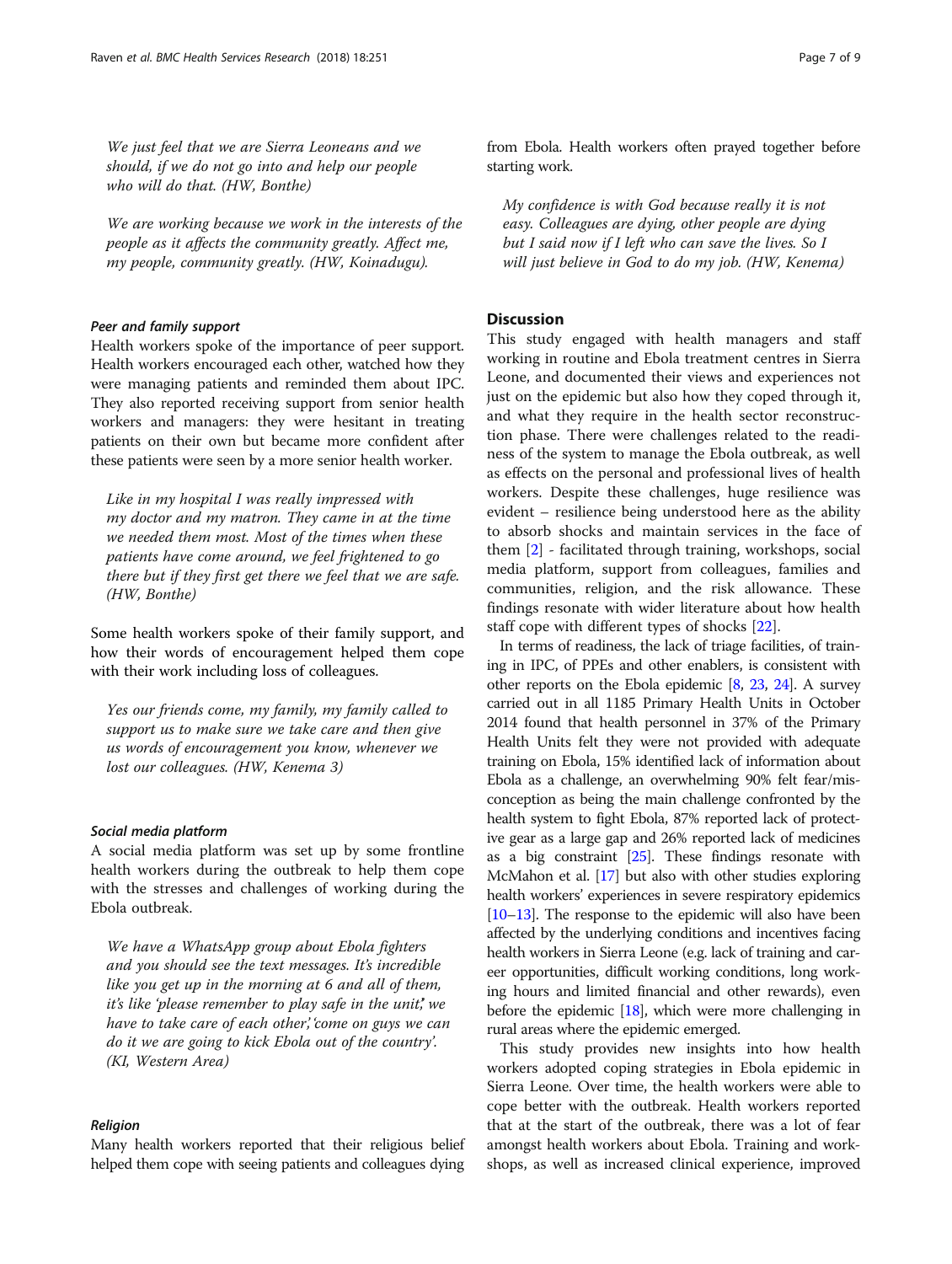their knowledge and skills, which relieved this fear and helped them better cope with the outbreak. In addition, peer support and psychosocial support workshops helped health workers cope with the stigma of being health workers during an epidemic. Externally derived coping strategies included training, workshops, financial support, and the social media platform; and those strategies that draw upon existing mechanisms such as being sustained by religion, a sense of serving their country, peer support and family support. These are similar to the coping strategies documented in an earlier study of coping with conflict in Uganda [\[26\]](#page-8-0) and in Sierra Leone [\[18\]](#page-8-0), with the addition of innovations made during the Ebola outbreak (e.g. the social media platform, the risk allowance). Peer and manager support came out strongly from the interviews. In the context of an emergency, it is possible that non-financial, professional support approaches are more powerful motivators than in stable contexts.

Several recommendations for rebuilding a resilient health system post-EVD outbreak emerge from this study, including maintaining and building on IPC practices in order to contain future outbreaks through in-service training and supportive supervision, maintaining isolation wards with essential equipment, and institutionalising the triage system in all facilities. Some of the infrastructure which was created in response to Ebola should now be effectively incorporated into the health system, and the outstanding gap areas (such as limited drug supplies) filled. This fits with recent reports, such as the evaluation of the Free Health Care Initiative and the Partners In Health experiences of responding to the outbreak and ensuring future emergency preparedness [[27,](#page-8-0) [28\]](#page-8-0).

It is also important to re-establish not only services but strong links with the community, to regain their trust and involvement. The opportunity to 'build back better' health facility committees should be seized and the community health staff used more effectively to link communities and health facilities [\[20\]](#page-8-0). This is indeed anticipated in the post-Ebola plans including the Health Sector Recovery Plan 2015–2020 [[6\]](#page-8-0), the review of the HRH strategic plan 2015–2020 [\[29\]](#page-8-0) and in the newly finalised Community Health Worker policy [\[30](#page-8-0)].

Building on health workers' existing coping strategies is needed. Implementation research to better understand how peer networks and ICT can support health workers should be undertaken. In addition, the participants highlight the responsibility of the government to provide a safe health system, for both patients and staff. Three hundred seven health workers were infected with Ebola in Sierra Leone and 221 died (out of a reported total of 518 health worker deaths in the region during this epidemic) [[31\]](#page-8-0), and there is now a recognition that psychosocial support for them will need to be longterm [[17,](#page-8-0) [32\]](#page-8-0).

There are several limitations of this study. We were mindful that health workers were being asked to relive difficult experiences when the outbreak was still ongoing. For some health workers, this was the first opportunity to process these experiences, which proved to be distressing. The study was conducted as the outbreak was abating and we were conscious of not detracting from essential work by health workers and managers. Interviews were sometimes interrupted and cut short as respondents were needed elsewhere. This study draws on qualitative methods and explores the issues from the health workers' and managers' perspectives, which means that it cannot reveal other perspectives, such as those of the community and patients. The sample was limited as the aim was exploratory rather than to develop generalizable findings. The study did not include health workers from private facilities. They may have different experiences of the Ebola outbreak as well as other coping mechanisms, which need exploration.

# Conclusions

This study documents a very painful period with moving experiences of health workers as they continued to try to work and protect their households and communities. At the same time, it is clear that considerable reserves of health worker resilience were found. These patterns of resilience must be reinforced as the sector is rebuilt, both in Sierra Leone and elsewhere. Supportive supervision, peer support networks and better use of communication technology should be pursued, alongside a clear programme for rebuilding trust with community structures. Health workers are at the heart of the health system, and therefore listening to their voices about what helps them stay and do their job during a crisis is vital for building a responsive health system. The challenge is building these coping mechanisms into routine systems, pre-empting shocks, rather than waiting to respond belatedly to crises.

#### Abbreviations

DHMT: District Health Management Team; EVD: Ebola Virus Disease; HRH: Human resources for health; HW: Health worker; IDI: In-depth interview; IPC: Infection prevention and control; KI: Key informant; KII: Key informant interview; PPE: Personal protective equipment

#### Acknowledgements

We thank Dr. Muhammad-Abbas Conteh for support in data collection and Dr. Mohamed Samai for leadership during this study.

#### Funding

This work was supported by the UK Department for International Development under Grant PO 5247. The funder played no role in the design of the study and in collection, analysis, and interpretation of data and in writing the manuscript.

#### Availability of data and materials

The dataset is available from the corresponding author on reasonable request.